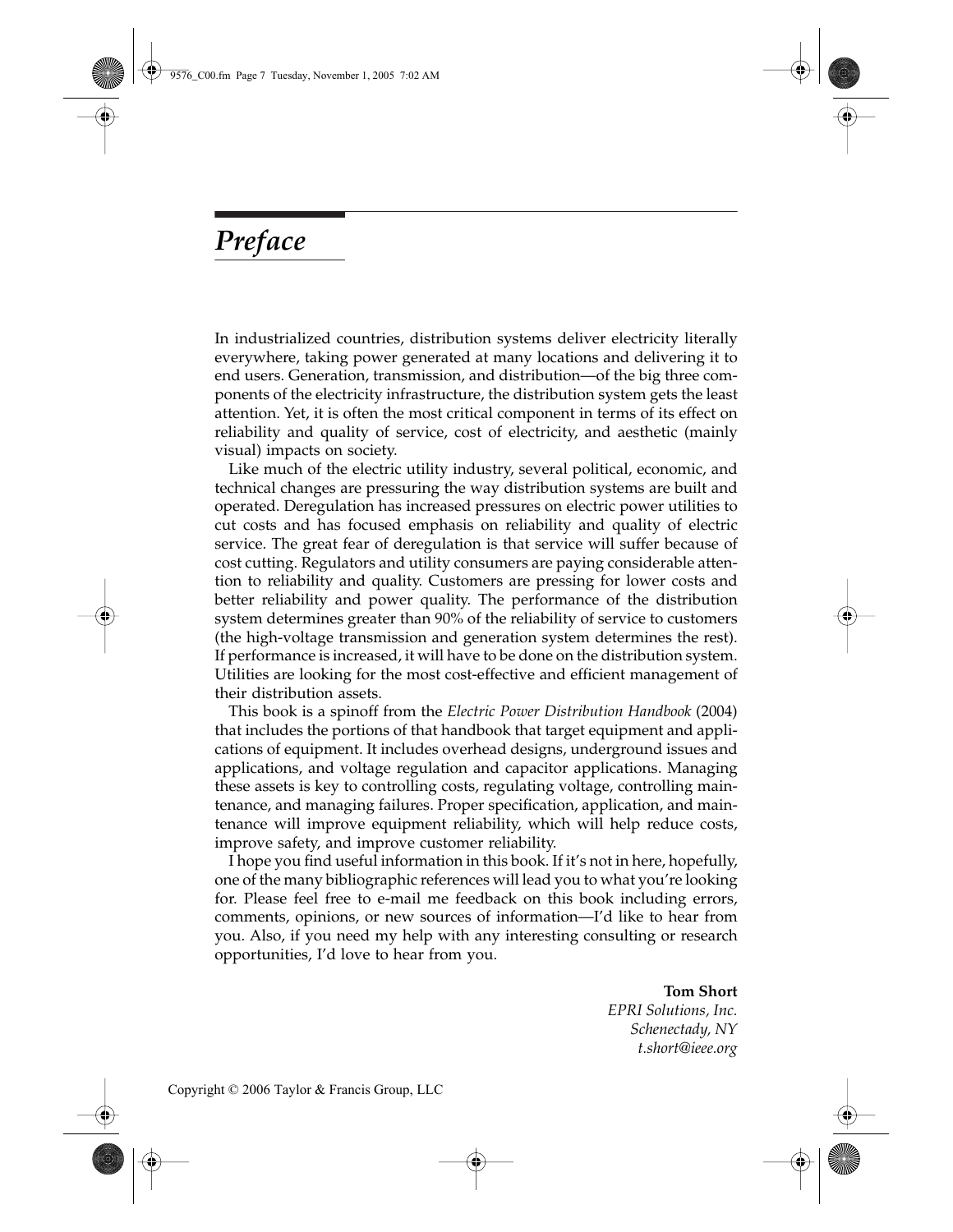## *Acknowledgments*

First and foremost, I'd like to thank my wife Kristin—thank you for your strength, thank you for your help, thank you for your patience, and thank you for your love. My play buddies, Logan and Jared, energized me and made me laugh. My family was a source of inspiration. I'd like to thank my parents, Bob and Sandy, for their influence and education over the years.

EPRI Solutions, Inc. (formerly EPRI PEAC) provided a great deal of support on this project. I'd like to recognize the reviews, ideas, and support of Phil Barker and Dave Crudele here in Schenectady, New York, and also Arshad Mansoor, Mike Howard, Charles Perry, Arindam Maitra, and the rest of the energetic crew in Knoxville, Tennessee.

Many other people reviewed portions of the draft and provided input and suggestions including Dave Smith (Power Technologies, Inc.), Dan Ward (Dominion Virginia Power), Jim Stewart (Consultant, Scotia, NY), Conrad St. Pierre (Electric Power Consultants), Karl Fender (Cooper Power Systems), John Leach (Hi-Tech Fuses, Inc.), and Rusty Bascom (Power Delivery Consultants, LLC).

Thanks to Power Technologies, Inc. for opportunities and mentoring during my early career with the help of several talented, helpful engineers, including Jim Burke, Phil Barker, Dave Smith, Jim Stewart, and John Anderson. Over the years, several clients have also educated me in many ways; two that stand out include Ron Ammon (Keyspan, retired) and Clay Burns (National Grid).

EPRI has been supportive of this project, including a review by Luther Dow. EPRI has also sponsored a number of interesting distribution research projects that I've been fortunate enough to be involved with, and EPRI has allowed me to share some of those efforts here.

As a side-note, I'd like to recognize the efforts of linemen in the electric power industry. These folks do the real work of building the lines and keeping the power on. As a tribute to them, a trailer at the end of each chapter reveals a bit of the lineman's character and point of view.